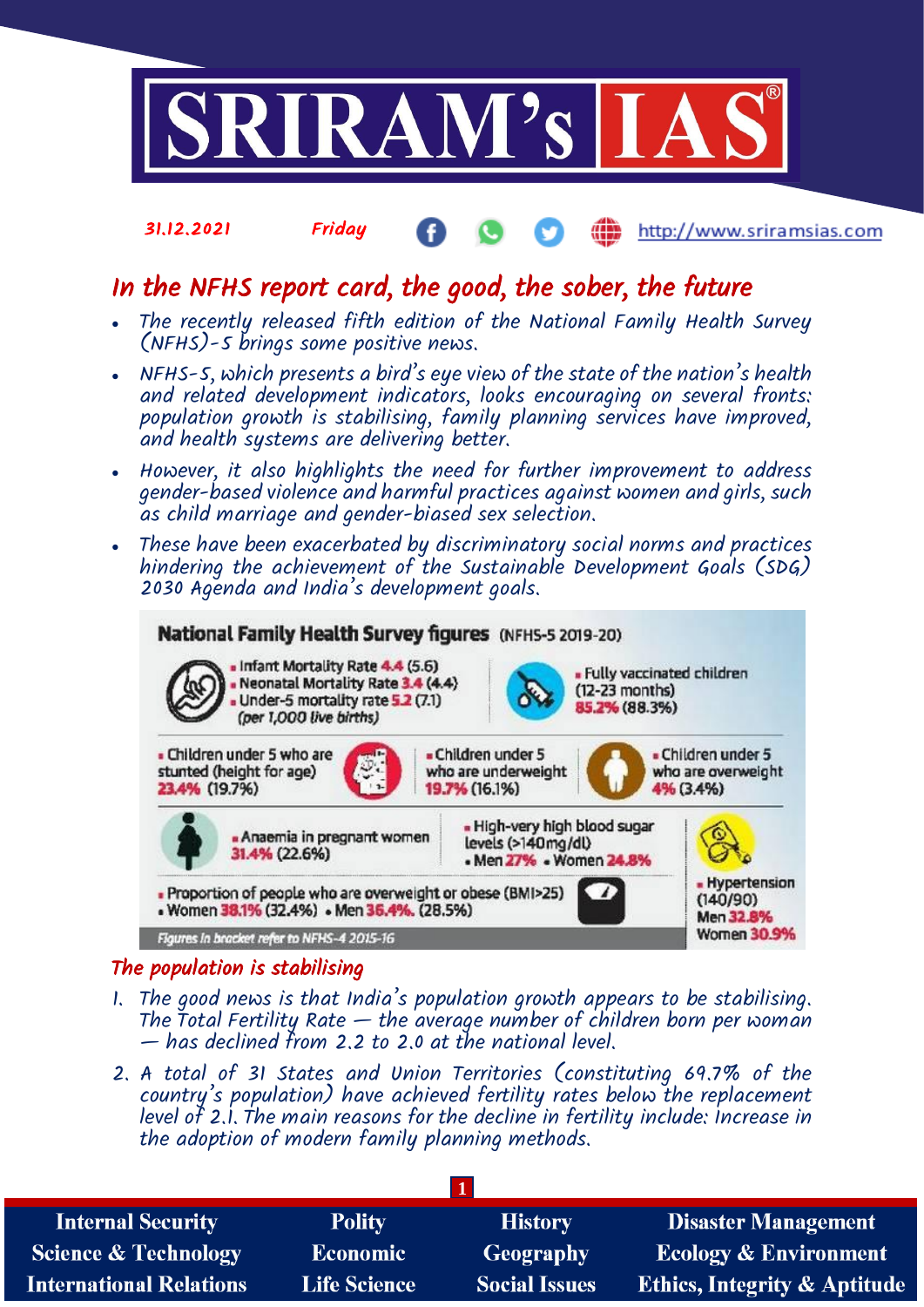

### 31.12.2021 Friday **(iii)** http://www.sriramsias.com

3. Significant improvements in female literacy, with 41% of women having received 10 or more years of schooling (compared to 36% in 2015-16). Girls who study longer have fewer children, and are also more likely to delay marriage and find employment.

| <b>EXCERPTS FROM NFHS SURVEY</b>                      |         |         |
|-------------------------------------------------------|---------|---------|
| WOMEN'S EMPOWERMENT (WOMEN AGE 15-49 YEARS)           |         |         |
|                                                       | 2020-21 | 2015-16 |
| Participation of married women in household decisions | 92%     | 73.8%   |
| Women who worked in last 12 months and paid in cash   | 24.9%   | 21.1%   |
| Women owning a house and/or land (alone or jointly)   | 22.7%   | 34.9%   |
| Women having a bank or savings account that they use  | 72.5%   | 64.5%   |
| Women having a mobile phone that they themselves use  | 73.8%   | 66.6%   |

# NUTRITIONAL STATUS OF ADULTS (AGE 15-49 YEARS)

|                                                                                       | 2020-21 | 2015-16   |
|---------------------------------------------------------------------------------------|---------|-----------|
| Women whose Body Mass Index (BMI) is below normal                                     | 10%     | 14.9%     |
| Men whose Body Mass Index (BMI) is below normal                                       | 9.1%    | 17.7%     |
| Women who are overweight or obese                                                     | 41.3%   | 33.5%     |
| Men who are overweight or obese                                                       | 38%     | 24.6%     |
| Average out-of-pocket expenditure per delivery in a<br>public health facility (in Rs) | 2,548   | 8,518     |
| Women who have ever used the internet                                                 | 63.8%   | <b>NA</b> |
| Men who have ever used the internet                                                   | 85.2%   | ΝA        |
| Households with any usual member covered under a<br>health insurance/financing scheme | 25%     | 15.7%     |

# Improved health delivery

- 1. Maternal health services are steadily improving. Antenatal care, postnatal and Institutional births have increased.
- 2. The survey indicates a worrisome figure of 11% of pregnant women who were still either unreached by a skilled birth attendant or not accessing institutional facilities.

| <b>Internal Security</b>       | <b>Polity</b>       | <b>History</b>       | <b>Disaster Management</b>              |
|--------------------------------|---------------------|----------------------|-----------------------------------------|
| Science & Technology           | Economic            | Geography            | <b>Ecology &amp; Environment</b>        |
| <b>International Relations</b> | <b>Life Science</b> | <b>Social Issues</b> | <b>Ethics, Integrity &amp; Aptitude</b> |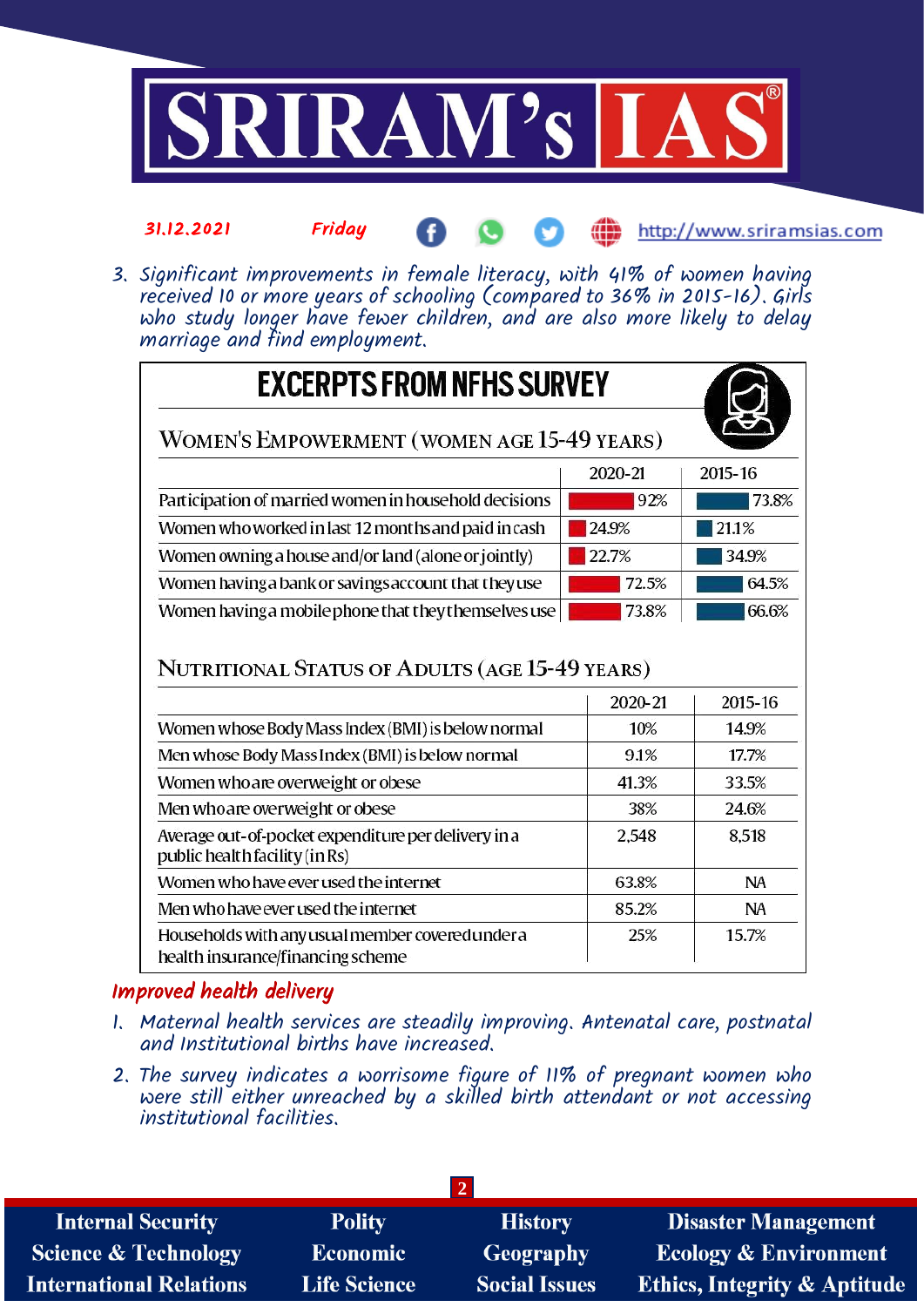

#### 31.12.2021 Friday **(iii)** http://www.sriramsias.com

- 3. Further analysis reveals an institutional delivery rate of under 70% in 49 districts of India. Over two-thirds (69%) of these districts are from five States (Nagaland, Bihar, Meghalaya, Jharkhand and Uttar Pradesh), indicating the need for an area-specific approach to improving maternal health services.
- 4. Teenage pregnancy has declined marginally by 1% point. This highlights the need to invest in comprehensive sexuality education as a key component of life-skills education for both in school and out-of-school adolescents and ensuring access to quality sexual and reproductive health services for them.
- 5. A very small segment of the population is currently accessing the full range of sexual and reproductive health services such as screening tests for cervical cancer (1.9%) and breast examinations (0.9%). These services should be included while expanding the basket of reproductive health services.

### Discriminatory social norms

- 1. Evidence indicates significant progress where women have the right to bodily autonomy and integrity, and the ability to make decisions about their lives.
- 2. It is heartening to see that the proportion of women (aged 15-24 years) who use menstrual hygiene products has increased by almost 20% points between 2015-16 and 2019-21 and currently stands at 77.3%.
- 3. The proportion of women who have their own bank accounts has gone up by 25.6% points over the same time period to reach 78.6%. Around 54% of women have their own mobile phones and about one in three women have used the Internet.
- 4. This, coupled with the increase in the proportion of women with more than 10 years of schooling, lays the building blocks for women's empowerment.
- 5. In the next few years, the combination of mobile technology, banking, education and women's economic empowerment will be significant drivers to address informal discriminatory norms.

### Way Forward:

- 1. To empower women and ensure gender justice, it is imperative to address harmful practices, such as child marriage and gender-biased sex selection.
- 2. The prevalence of child marriage has gone down marginally from 26.8% in 2015-16 to 23.3% in 2019-21.

| <b>Internal Security</b>        | <b>Polity</b>       | <b>History</b>       | <b>Disaster Management</b>              |
|---------------------------------|---------------------|----------------------|-----------------------------------------|
| <b>Science &amp; Technology</b> | <b>Economic</b>     | Geography            | <b>Ecology &amp; Environment</b>        |
| <b>International Relations</b>  | <b>Life Science</b> | <b>Social Issues</b> | <b>Ethics, Integrity &amp; Aptitude</b> |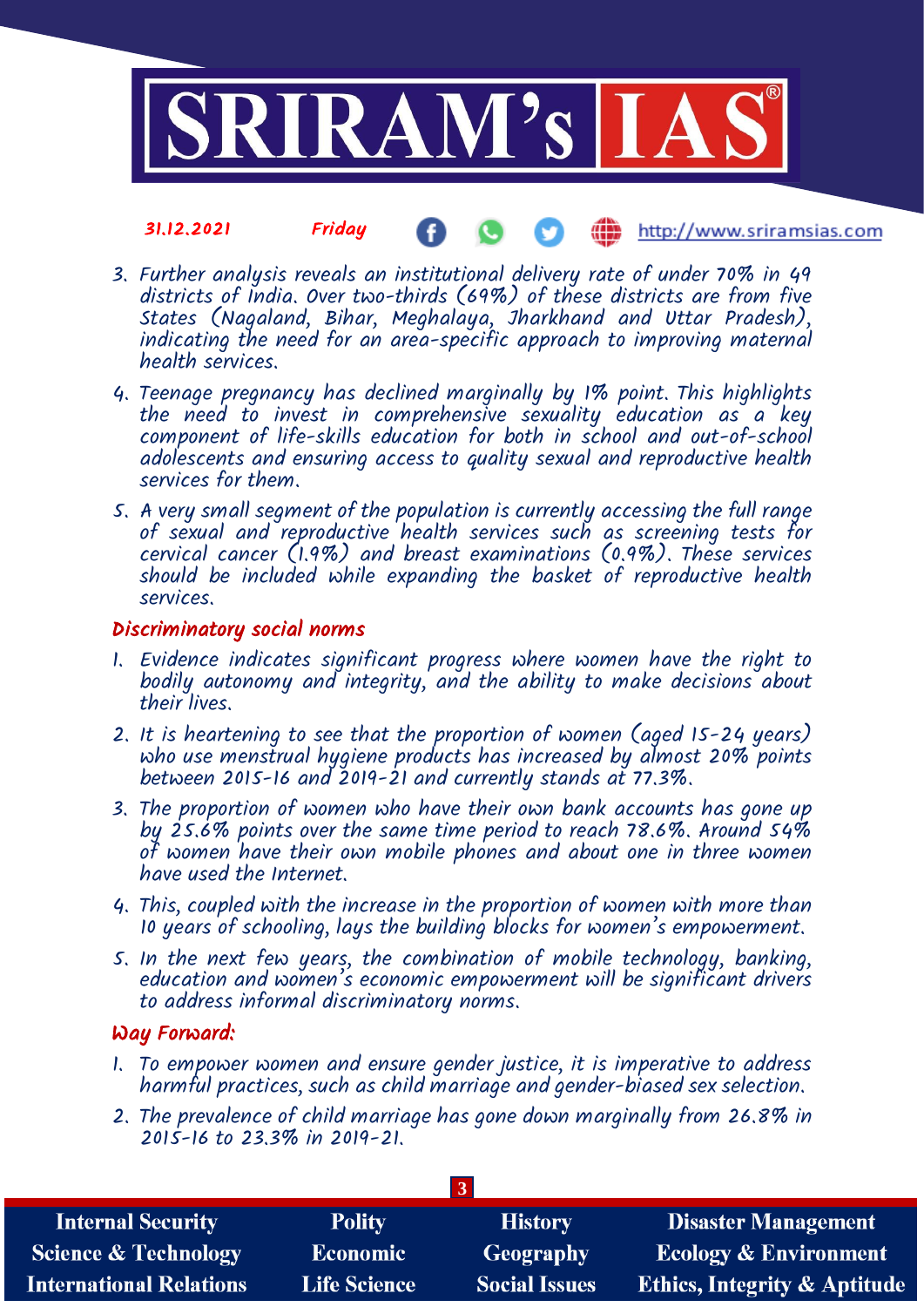

#### 31.12.2021 Friday http://www.sriramsias.com

- 3. Similarly, the sex ratio at birth has shown slight improvement (from 919 to 929 over the same time period).
- 4. One in three women continues to face violence from their spouse. Hence, there is a need to enhance the value of women and girls by working on transforming unequal power relations, structural inequalities and discriminatory norms, attitudes and behaviours.

# Promote gender-equal values

- 1. Women's participation in the economy continues to remain low (only 25.6% of women engaged in paid work, a meagre increase of 0.8% point).
- 2. Women still bear a disproportionate burden of unpaid domestic and care work, hindering their ability to access gainful employment.
- 3. This points to the need for engaging with men and boys, particularly in their formative years, to promote positive masculinities and gender-equal values.

The pace of progress between one NFHS and the next should be accelerated by devising targeted strategies based on specific indicators and regions that are currently lagging. Together, we must challenge discriminatory social norms that drive gender-based violence and harmful practices, and empower women to exercise agency and autonomy in all spheres of life.

# Killing the licence

The Government must give a more transparent account of its actions against NGOs.

## Scrutiny of international funding of non-governmental organisations (NGOs)

- 1. If the past few years of enhanced measures against non-governmental organisations (NGOs) operating in India had not put enough of a squeeze on them, then the Ministry of Home Affairs' long-drawn-out process of scrutinising their foreign-funding licences by year-end is sure to do so.
- 2. Close on the heels of the news that the Missionaries of Charity group had been denied a renewal of its licence under the Foreign Contribution (Regulation) Act, 2010 (amended in 2020), comes the revelation that more than four-fifths of the applications of the 22,000-plus NGOs that have sought renewal have yet to be scrutinised.
- 3. Unless the Government extends the deadline by midnight, all of them stand to lose their ability to access international funding in the new year.

| <b>Internal Security</b>        | <b>Polity</b>       | <b>History</b>       | <b>Disaster Management</b>              |
|---------------------------------|---------------------|----------------------|-----------------------------------------|
| <b>Science &amp; Technology</b> | <b>Economic</b>     | Geography            | <b>Ecology &amp; Environment</b>        |
| <b>International Relations</b>  | <b>Life Science</b> | <b>Social Issues</b> | <b>Ethics, Integrity &amp; Aptitude</b> |